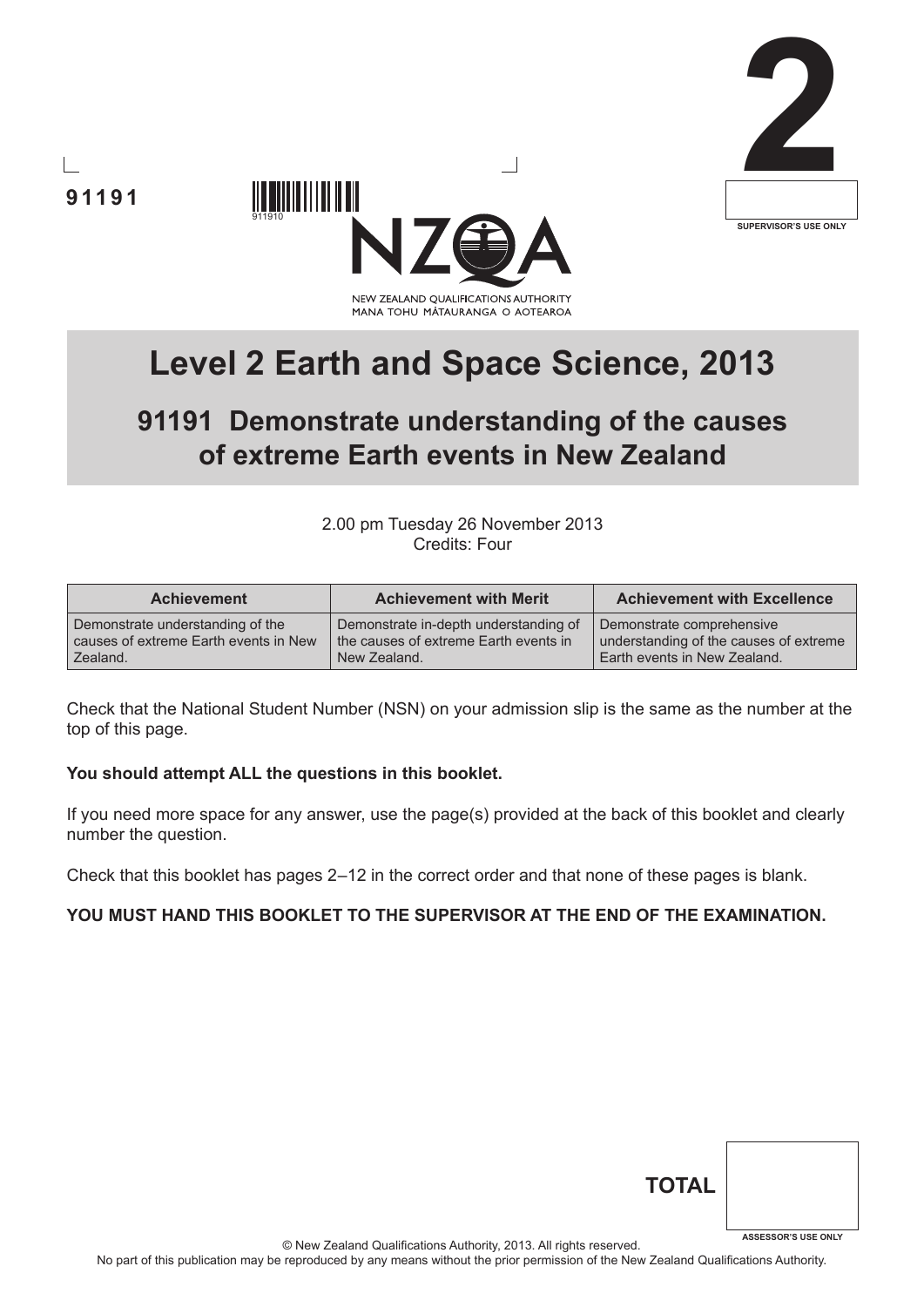You are advised to spend 60 minutes answering the questions in this booklet.

## **QUESTION ONE: OCEAN EARTHQUAKE BUT NO TSUNAMI**

On 3 July 2012, a magnitude 7 earthquake, which was centred under the ocean floor off the coast of Taranaki, was widely felt from the Bay of Plenty to Canterbury.

### **Taranaki region of the North Island**



https://maps.google.co.nz/maps?f=q&source=s\_q&hl=en&geocode=&q= http://magma.geonet.org.nz/services/quake/kml/2.2/search%3FexternalRef%3D3732830

Explain, using plate tectonics, the cause of this earthquake, and discuss why this earthquake did not cause a tsunami even though it was centred under the ocean floor.

In your answer, you should:

- use plate tectonics to explain what caused the earthquake off the coast of Taranaki
- explain characteristics of a tsunami and how a tsunami can result from an earthquake
- discuss reasons why **this** ocean based earthquake did not cause a tsunami.

An annotated diagram will assist your answer.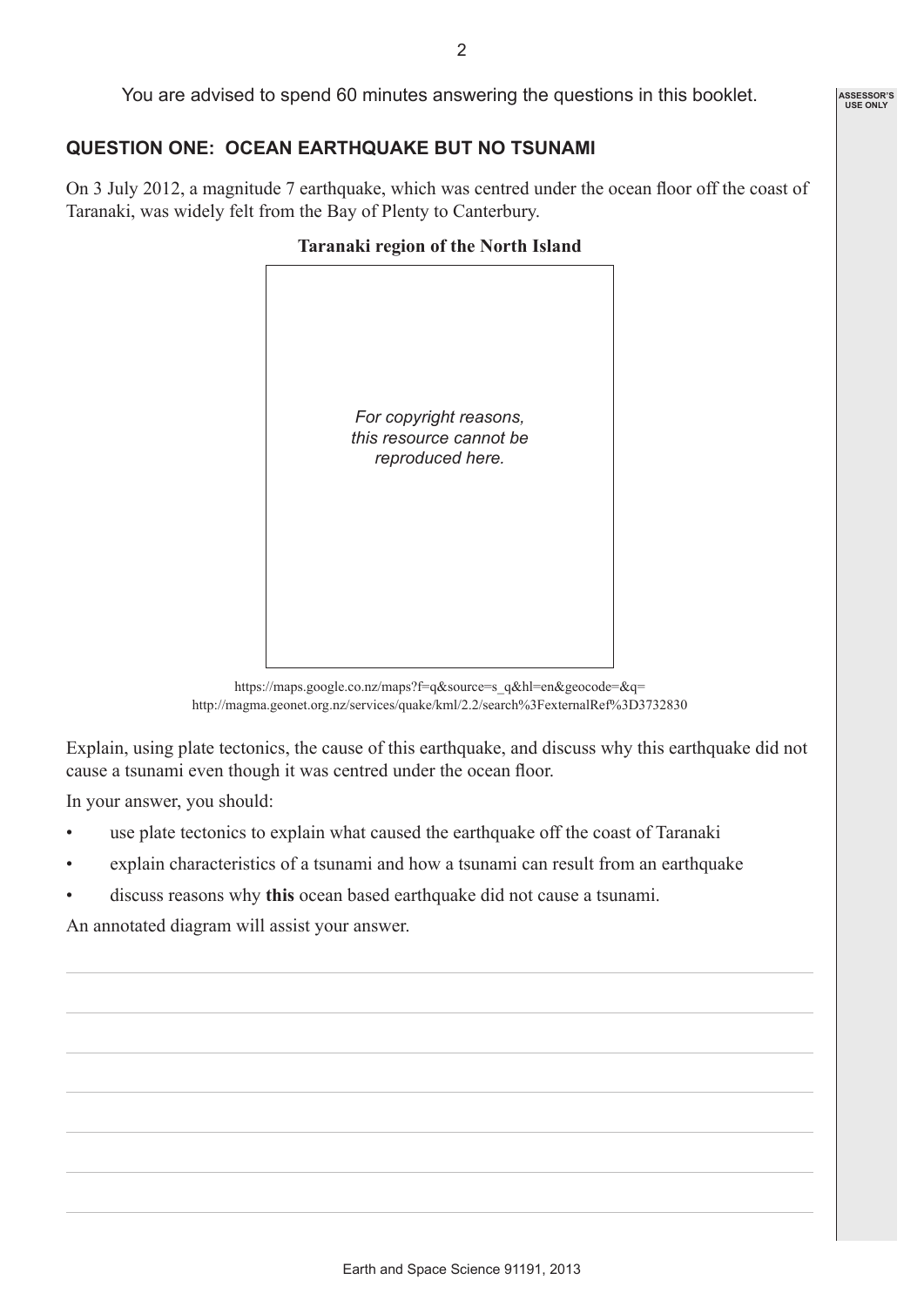| More space for this<br>answer is available<br>on the next page. |
|-----------------------------------------------------------------|
|                                                                 |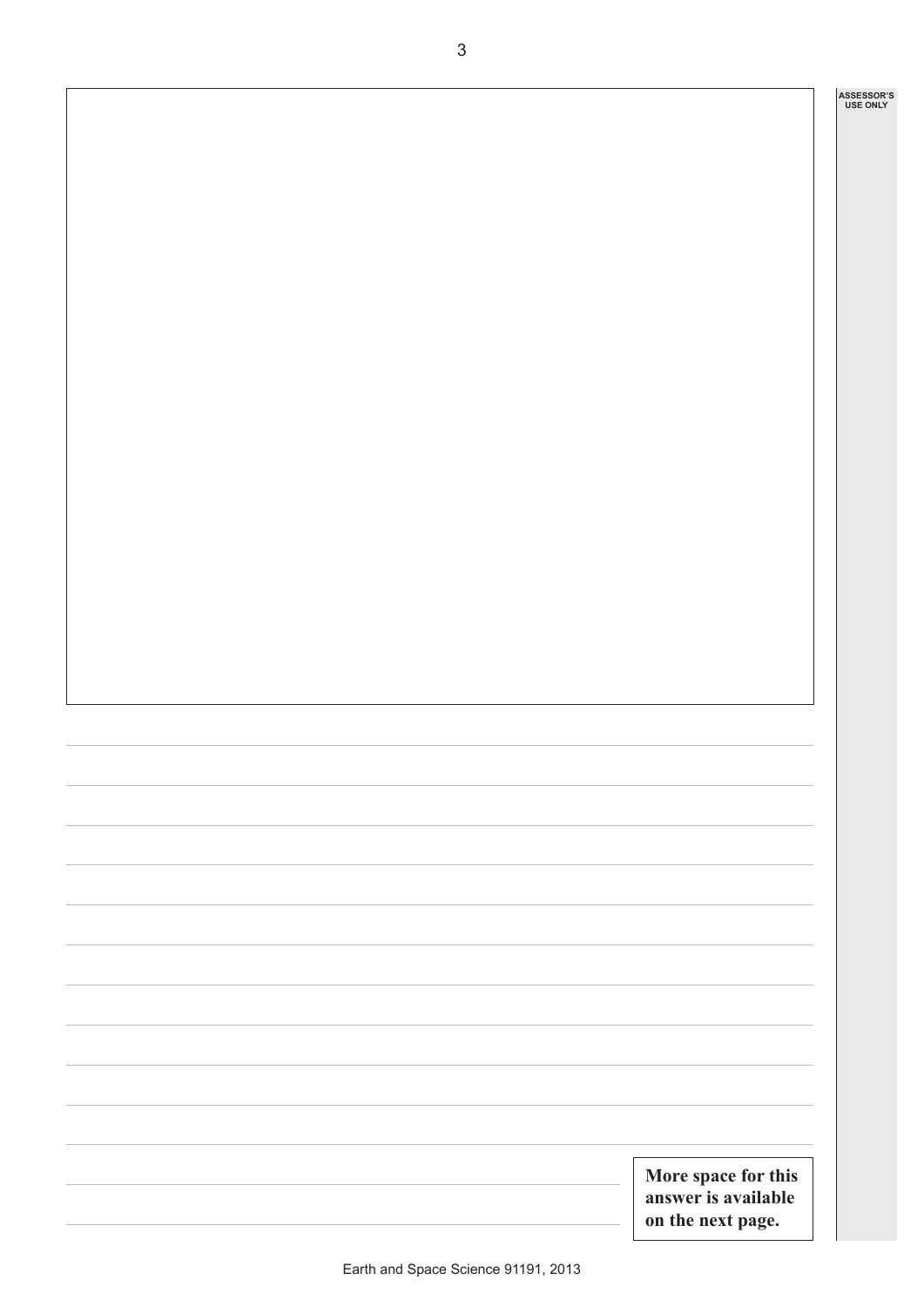| ASSESSOR'S<br>USE ONLY |
|------------------------|
|                        |
|                        |
|                        |
|                        |
|                        |
|                        |
|                        |
|                        |
|                        |
|                        |
|                        |
|                        |
|                        |
|                        |
|                        |
|                        |
|                        |
|                        |
|                        |
|                        |
|                        |
|                        |
|                        |
|                        |
|                        |
|                        |
|                        |
|                        |
|                        |
|                        |
|                        |
|                        |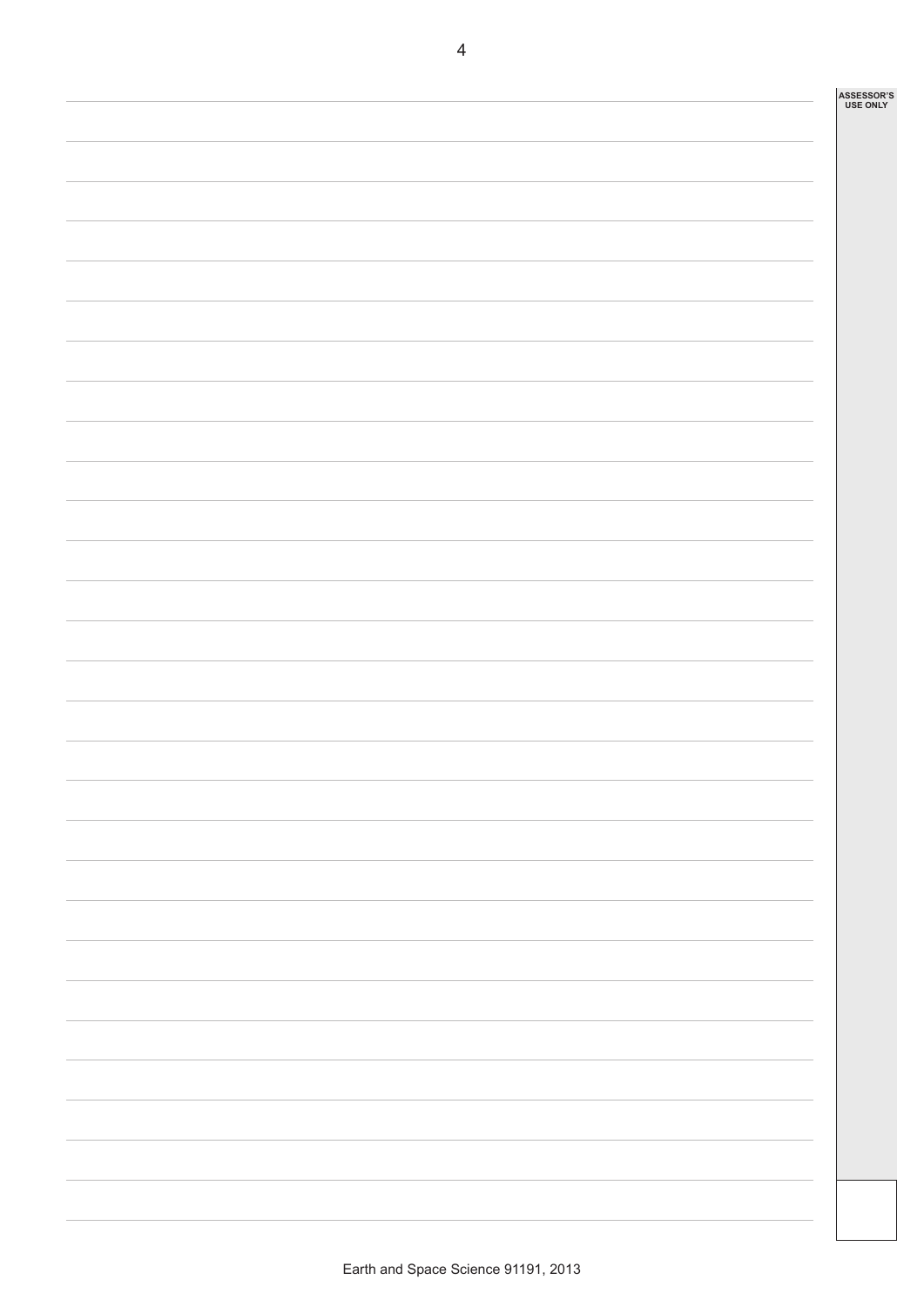**This page has been deliberately left blank.**

**The examination continues on the following page.**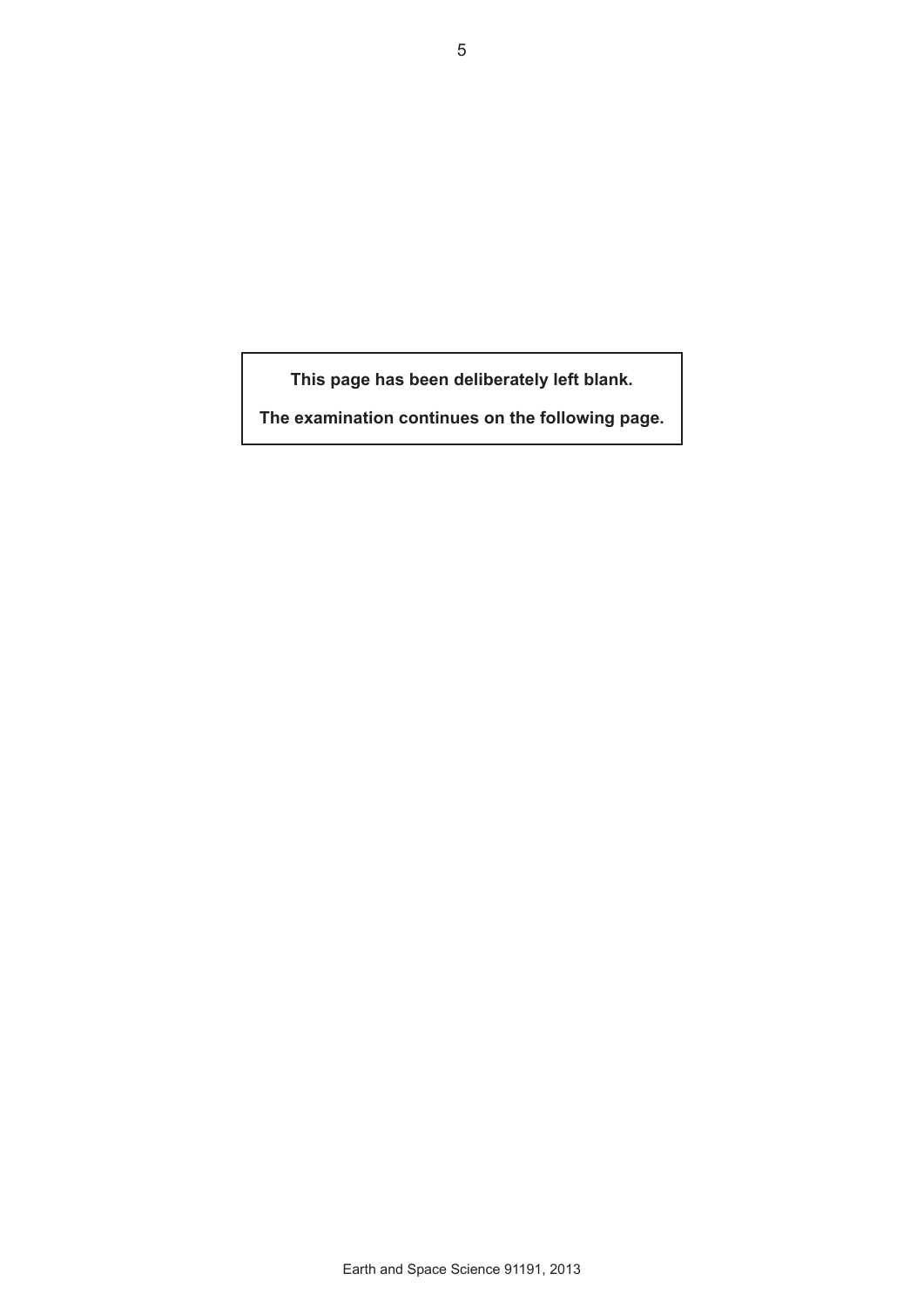## **QUESTION TWO: GEYSERS**

Geysers are volcanic events that result when superheated water and steam are forced from the ground.

New Zealand's largest geyser, Pohutu, is found in the Whakarewarewa Thermal Valley in the Taupo Volcanic Zone (TVZ). Pohutu erupts approximately 20 times a day, up to a height of 30 m.

Explain, giving reasons, why regularly erupting geysers like Pohutu are found only in active volcanic zones.

In your answer, you should:

- use a labelled diagram to describe the plate tectonics that contribute to the active TVZ
- explain what features of the TVZ can result in the formation of geysers.

An annotated diagram will assist your answer.

*For copyright reasons, this resource cannot be reproduced here.*

**ASSESSOR'S USE ONLY**

http://www.teara.govt.nz/files/p6495gns.jpg

6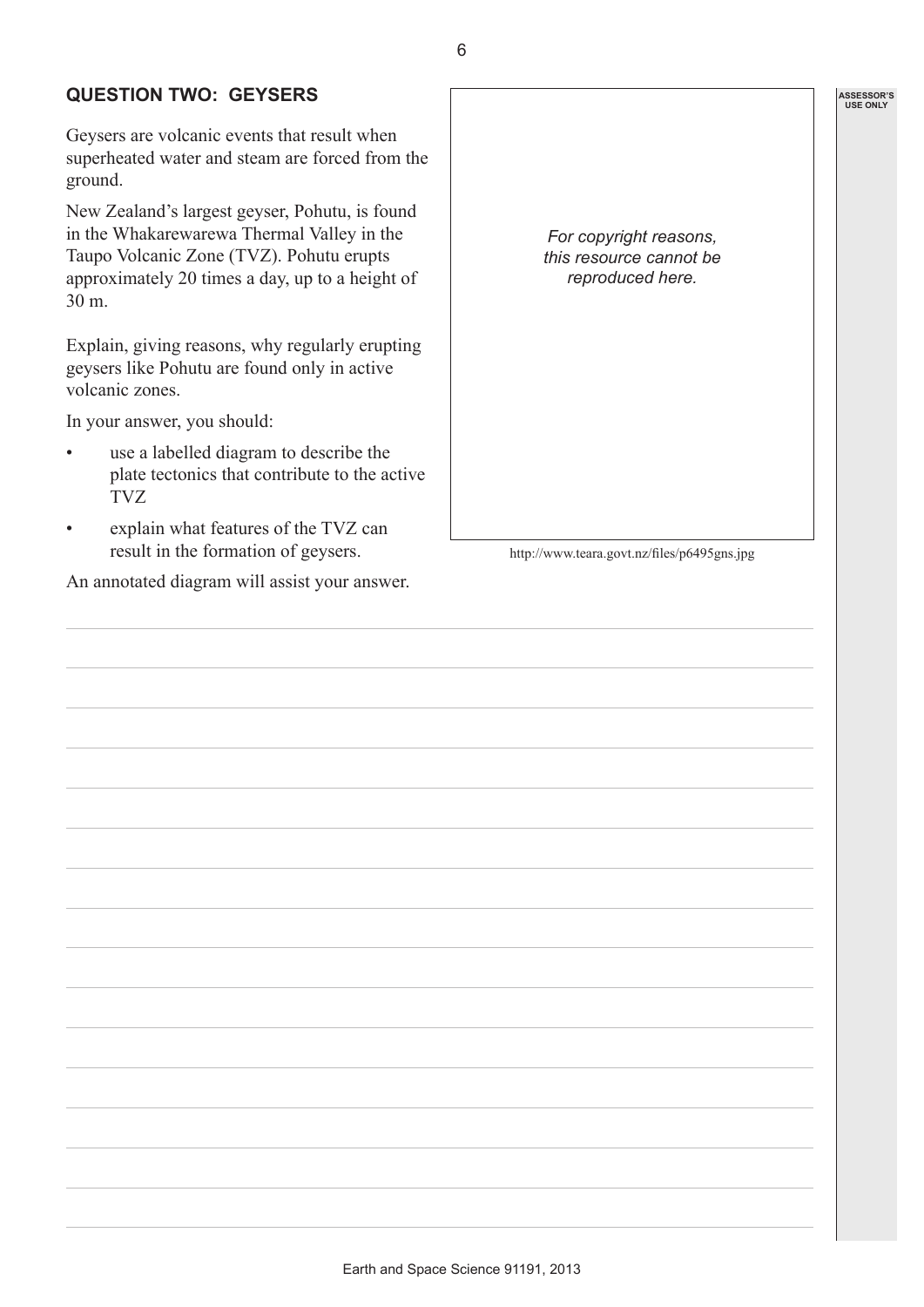| More space for this<br>answer is available<br>on the next page. |
|-----------------------------------------------------------------|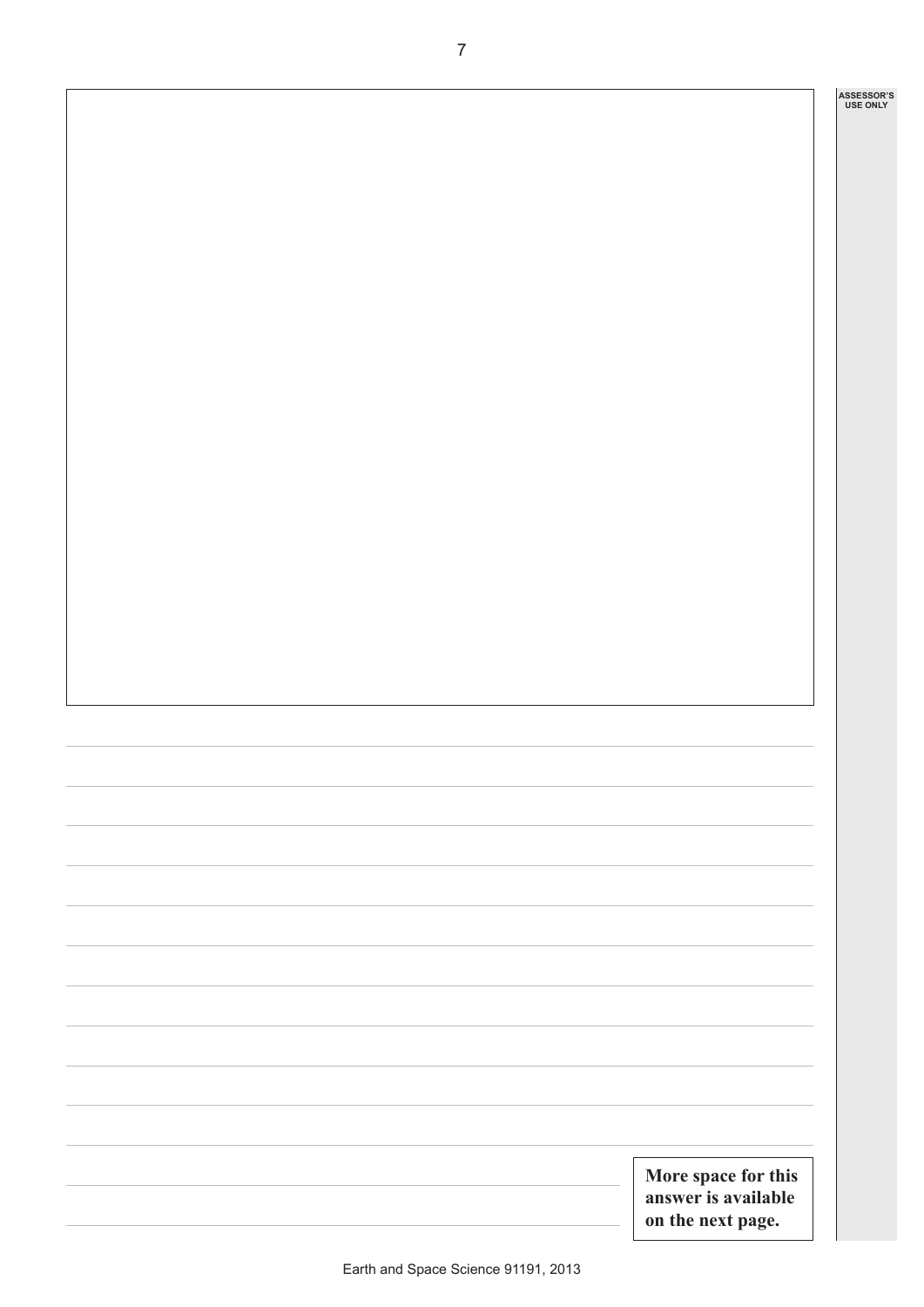| ASSESSOR'S<br>USE ONLY |
|------------------------|
|                        |
|                        |
|                        |
|                        |
|                        |
|                        |
|                        |
|                        |
|                        |
|                        |
|                        |
|                        |
|                        |
|                        |
|                        |
|                        |
|                        |
|                        |
|                        |
|                        |
|                        |
|                        |
|                        |
|                        |
|                        |
|                        |
|                        |
|                        |
|                        |
|                        |
|                        |
|                        |
|                        |
|                        |
|                        |
|                        |
|                        |
|                        |
|                        |
|                        |
|                        |
|                        |
|                        |
|                        |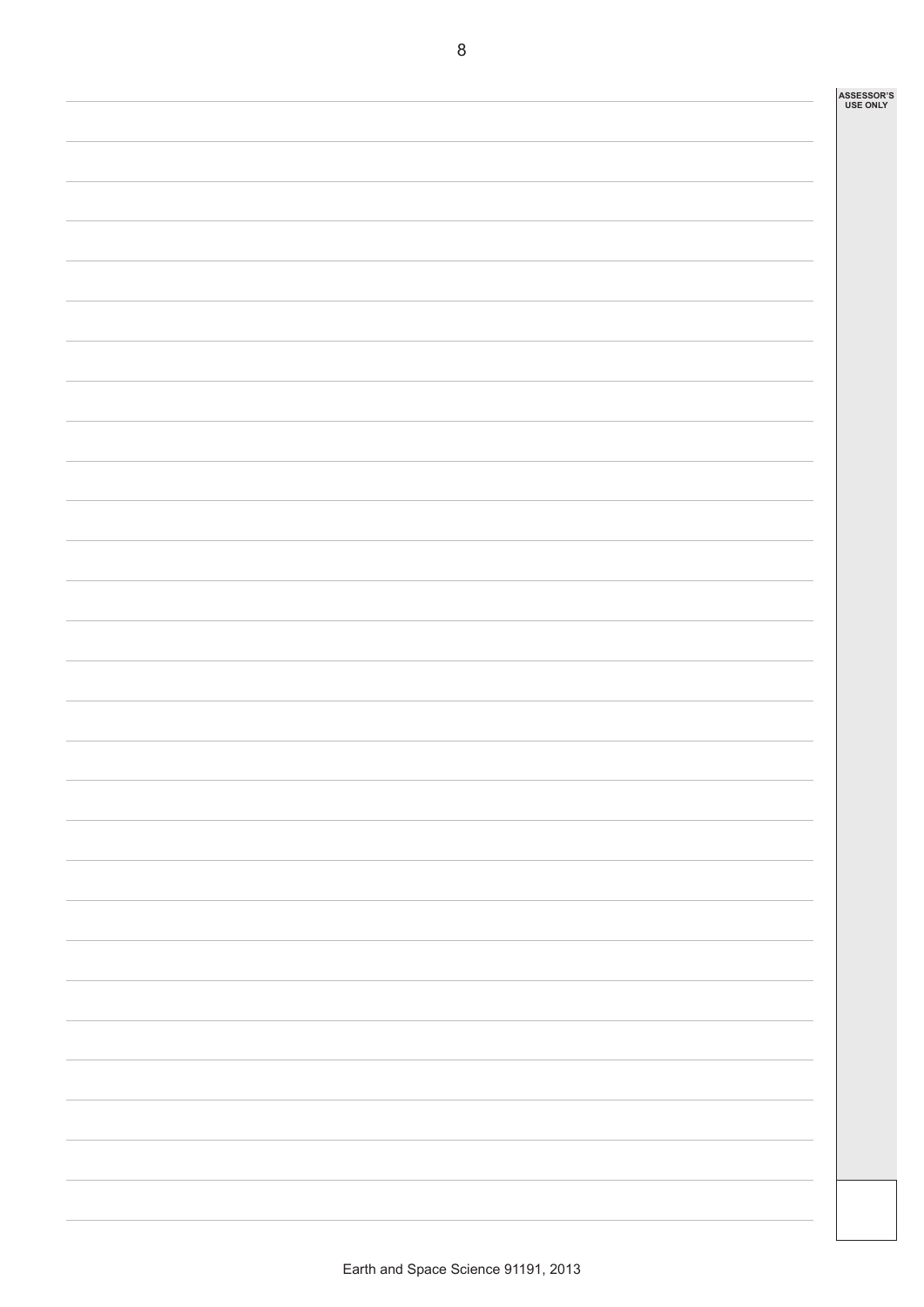## **QUESTION THREE: VOLCANIC VARIETY**

In the North Island of New Zealand there is evidence for three different types of volcanic eruptions:

- Mount Tarawera (1886) was a basaltic eruption.
- Taupo eruption (26500 years ago) was a rhyolitic eruption.
- Mount Ruapehu (1995 1996) was an andesitic eruption.

Explain how the three different types of volcanic eruption described above can occur within the **same** volcanic zone.

In your answer, you should include:

- a brief description of each type of eruption
- an explanation for the different types of lava formed in each eruption including details of the lava composition

*For copyright reasons, this resource cannot be reproduced here.*

**ASSESSOR'S USE ONLY**

Adapted from: www.explorevolcanoes.com/tarawera-volcanonew-zealand.html

reasons why three different types of eruption are possible in one volcanic zone.

An annotated diagram will assist your answer.

| More space for this |
|---------------------|
| answer is available |
| on the next page.   |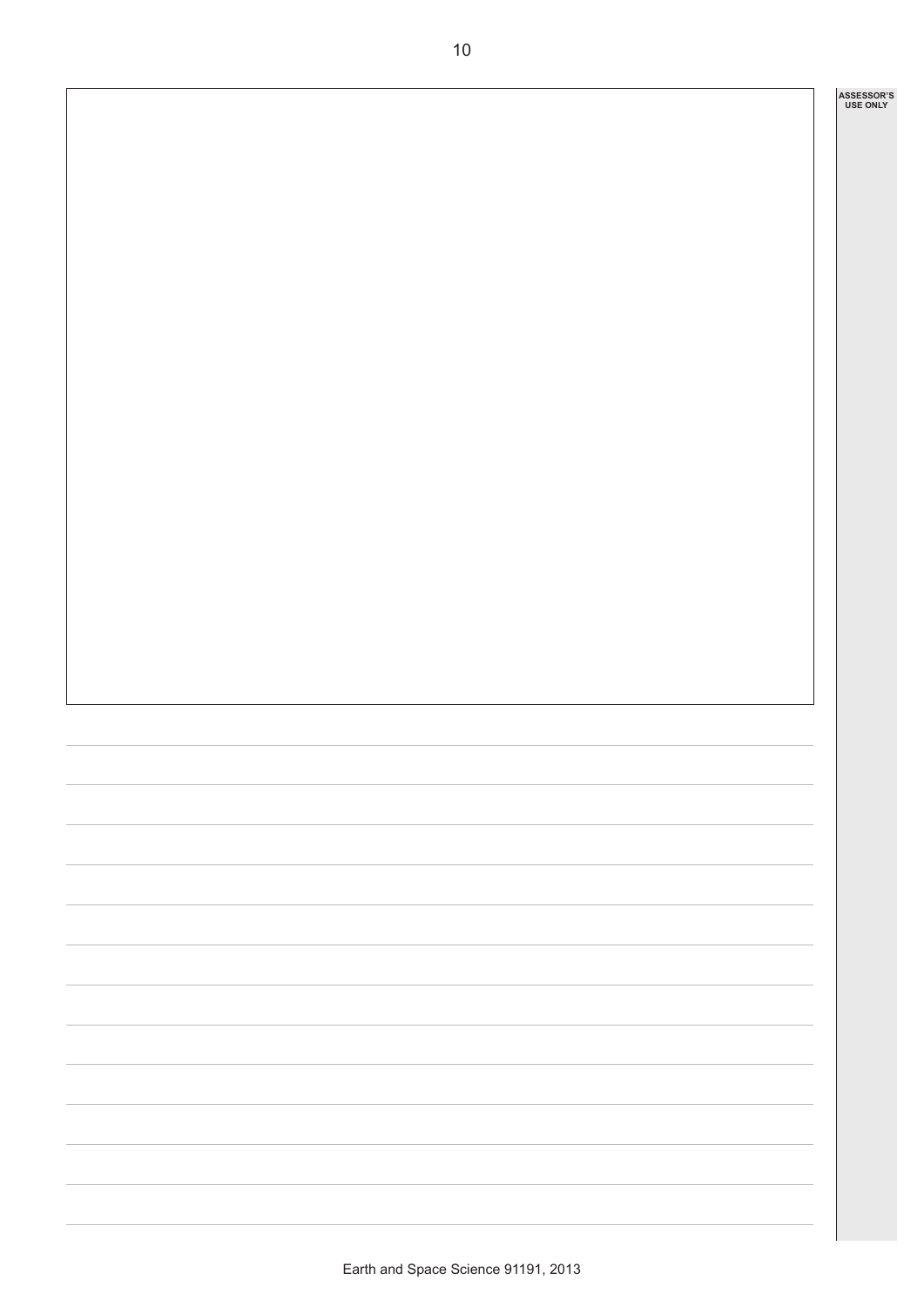| ASSESSOR'S<br>USE ONLY |
|------------------------|
|                        |
|                        |
|                        |
|                        |
|                        |
|                        |
|                        |
|                        |
|                        |
|                        |
|                        |
|                        |
|                        |
|                        |
|                        |
|                        |
|                        |
|                        |
|                        |
|                        |
|                        |
|                        |
|                        |
|                        |
|                        |
|                        |
|                        |
|                        |
|                        |
|                        |